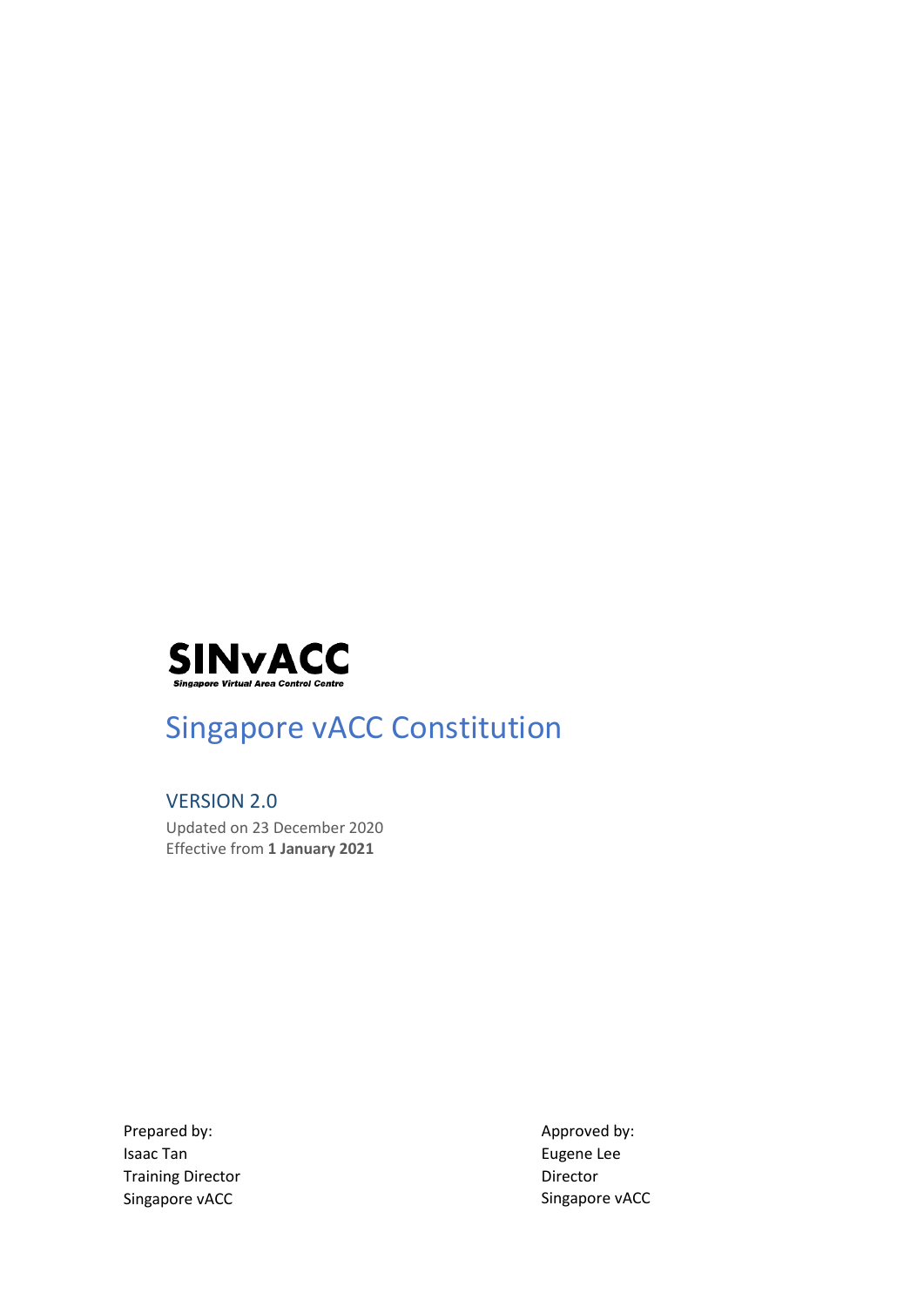## **Table of Contents**

| 1. |  |
|----|--|
| 2. |  |
|    |  |
|    |  |
| 3. |  |
|    |  |
|    |  |
| 4. |  |
|    |  |
|    |  |
|    |  |
|    |  |
|    |  |
|    |  |
|    |  |
|    |  |
|    |  |
|    |  |
|    |  |
|    |  |
| 6. |  |
|    |  |
|    |  |
|    |  |
|    |  |
|    |  |
|    |  |
|    |  |
|    |  |
| 8. |  |
|    |  |
|    |  |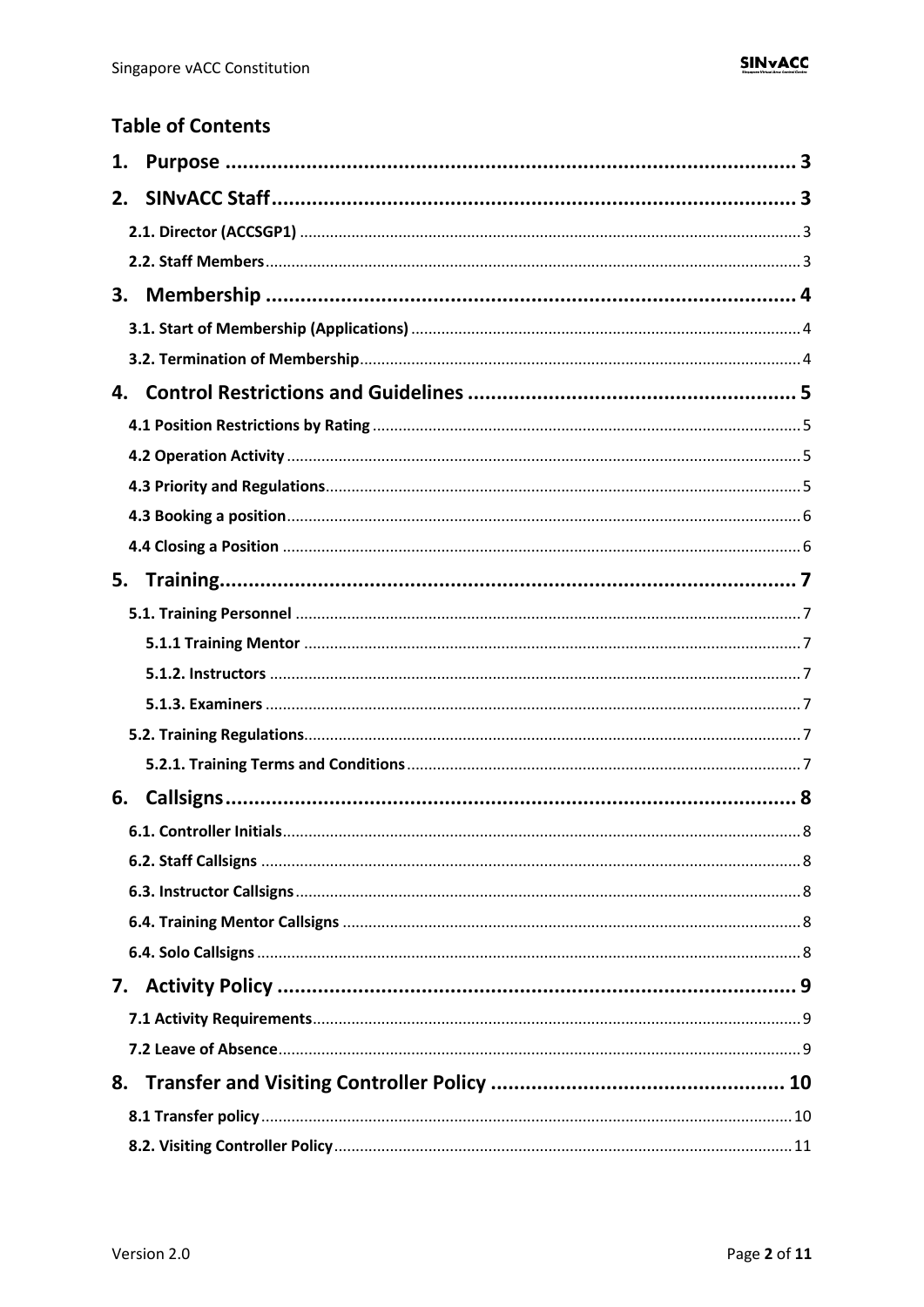### <span id="page-2-0"></span>1. Purpose

Singapore vACC (hereafter referred to as "SINvACC") is a part of the VATSIM Network and aims to provide air traffic control services for online flight simulation within the area of the Republic of Singapore (hereafter referred to as "SINvACC Airspace"). For this purpose, SINvACC particularly organizes the basic and further education of virtual air traffic controllers and pilots as well as the staffing of air traffic control positions. The rules established by VATSIM are obligatory for all SINvACC members.

## <span id="page-2-1"></span>2. SINvACC Staff

#### <span id="page-2-2"></span>**2.1. Director (ACCSGP1)**

The SINvACC Director represents SINvACC internally and externally. He is responsible for all vACC operations and the appointment and dismissal of the Deputy Director (ACCSGP2). Together with the Deputy Director (ACCSGP2), they are responsible for the appointment and dismissal of SINvACC staff members.

ACCSGP1 shall be appointed by the VATSIM Southeast Asia Divisional Director (VATSEA1).

#### <span id="page-2-3"></span>**2.2. Staff Members**

Staff members run regular SINvACC business conducted by the SINvACC Director. Every staff member manages his portfolio in accordance to his responsibilities as set out by the Director.

Staff members include the:

- SINvACC Director (ACCSGP1)
- Deputy Director (ACCSGP2)
- Training Director (ACCSGP3)
- Facilities Director (ACCSGP6)
- Events Director (ACCSPG7)
- Webmaster (ACCSGP10)

Deputies for each staff position may be appointed should the need arise.

Unoccupied staff positions open for recruitment will be announced to all SINvACC members through its web services and Facebook page. Applications will be accepted for a minimum of 7 days, starting from the day of publication. ACCSGP1 and ACCSGP2 are solely responsible for the selection and appointment of SINvACC staff members.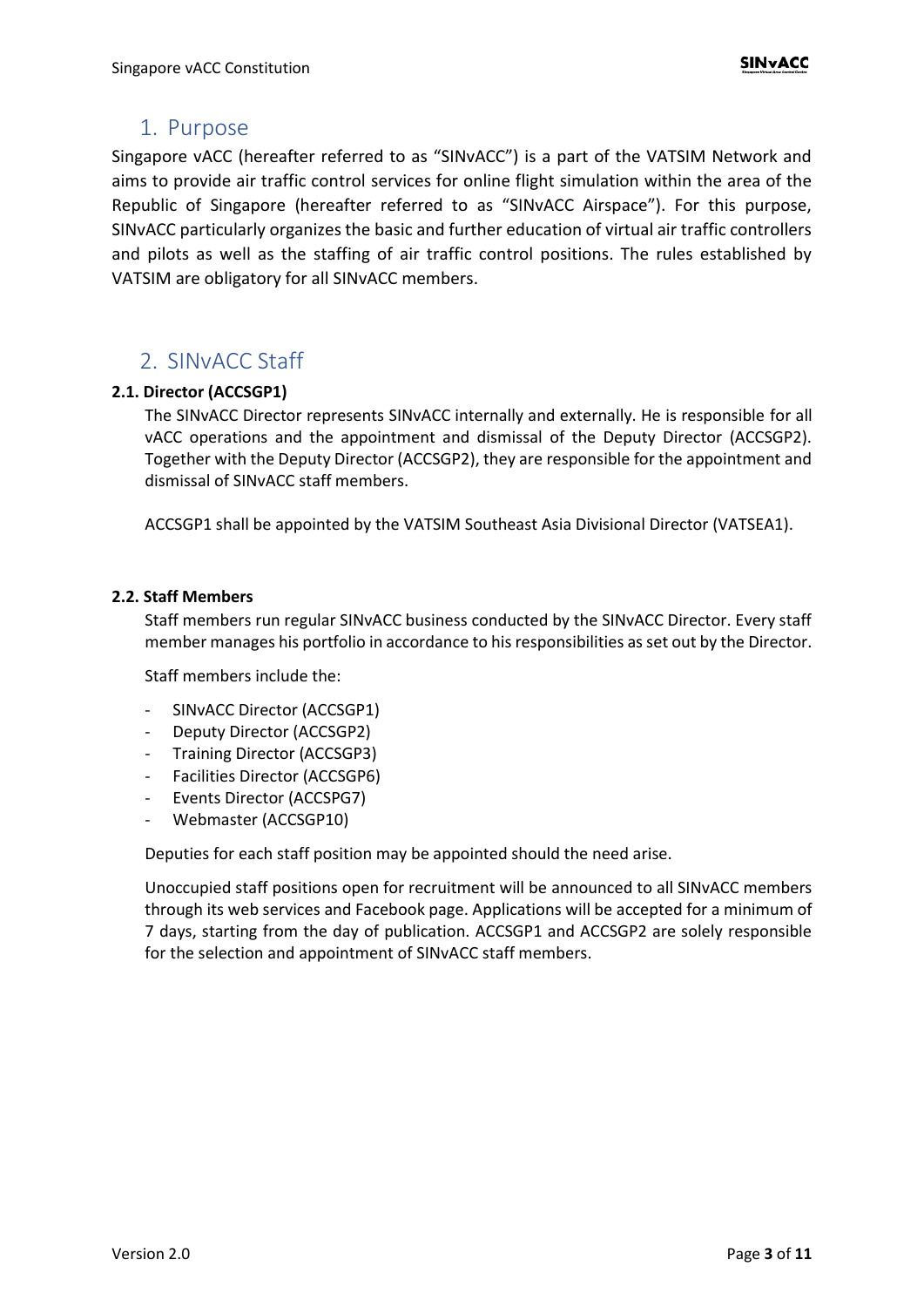### <span id="page-3-0"></span>3. Membership

#### <span id="page-3-1"></span>**3.1. Start of Membership (Applications)**

SINvACC membership begins with approval of a member's request for enrolment into SINvACC as a resident or visiting controller. Applications can be made through the VATSEA HQ Ticketing System. An application must include the following information:

A member must state his complete name as registered on VATSIM. VATSIM membership is required for enrolment to SINvACC.

The decision to accept an application is made by either the SINvACC Director, Deputy Director, or Training Director. Enrolment may be denied without a reason – the denial does not need to be accounted for.

#### <span id="page-3-2"></span>**3.2. Termination of Membership**

The SINvACC membership is terminated upon a member's resignation or his exclusion from SINvACC or as soon as a member's VATSIM membership is terminated. A member's resignation becomes effective upon receipt of the member's notice of resignation by the staff.

A member may be excluded from SINvACC by staff decision if the member has severely or persistently violated SINvACC or VATSIM rules. The member's VATSIM membership remains unaffected unless decided upon by VATSIM Staff. The final decision must be announced to the member. The decision must also be announced to VATSIM Southeast Asia Division (hereafter referred to as "VATSEA"). The affected SINvACC member has the right to appeal against the decision. Appeals must be done within 7 days of the termination notice.

#### **3.3 Rights and Obligations of Home Controllers**

Every SINvACC member has the right to use SINvACC services within the limits of the currently valid SINvACC and VATSIM rules. SINvACC services are defined as all online services provided by Singapore vACC to SINvACC members, including ATC Training. All members are obliged to display mutual consideration and respect for each other. Every member must behave in a way that no other SINvACC or VATSIM member may be precluded or detracted from using SINvACC or VATSIM services. By using SINvACC services, every SINvACC member agrees that required personal data are saved and processed for the use of SINvACC services. A member's right to staff air traffic positions within SINvACC's area is ruled by the Control Restrictions and Guidelines (Section 4) of this SOP.

A member may be excluded from the use of all or some SINvACC services for a period of up to one month by decision of ACCSGP1 or ACCSGP2 if the member has violated SINvACC or VATSIM rules. The affected SINvACC member has the right to lodge a complaint against the decision.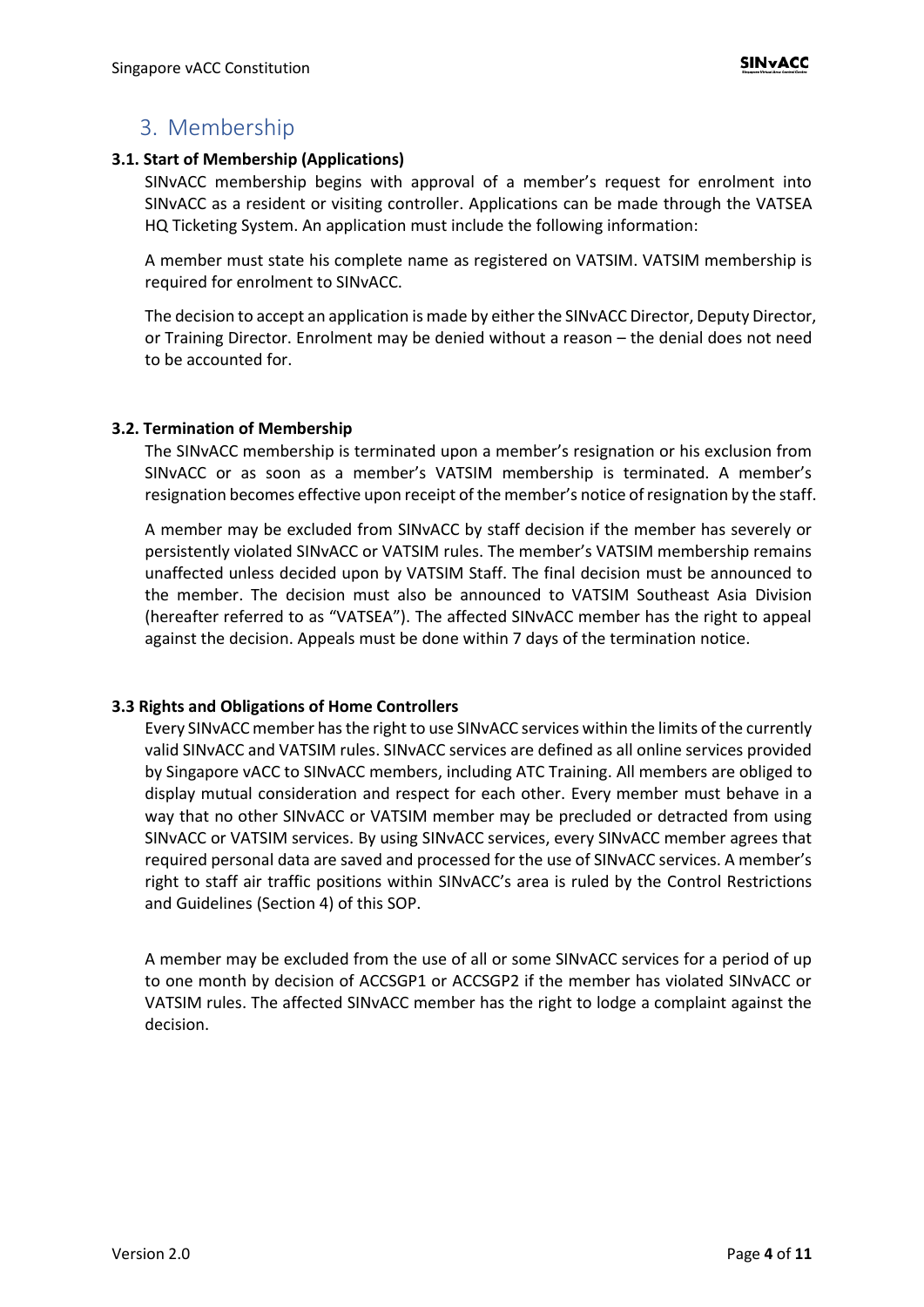# <span id="page-4-0"></span>4. Control Restrictions and Guidelines

#### <span id="page-4-1"></span>**4.1 Position Restrictions by Rating**

No Controller may login and control an active position without first passing the Theory and Practical examination and receiving an orientation from Instructors or Mentors. Position Restrictions for working positions are as follows:

- S1-rated controllers may work up to DEL and GND.
- S2-rated controllers may work up to TWR.
- S3-rated controllers may work up to DEP/APP and all relevant positions.
- Controllers C1-rated and above may work all positions up to CTR within SINvACC.

Controllers are only allowed to control in Singapore Changi with their rating until approval is given by an Instructor to control other airports in Singapore.

#### <span id="page-4-2"></span>**4.2 Operation Activity**

All controllers, home and visiting, are to remain online for a time no less than thirty (30) minutes upon opening an active position.

#### <span id="page-4-3"></span>**4.3 Priority and Regulations**

Staffing of working positions shall adopt a top-down structure. Singapore Radar (WSJC\_CTR) should be manned as the primary position. If the controller is CTR-certified, he should man CTR as their primary duty. If he is not CTR-certified, the next position to be manned will be Approach. If a controller is not certified to work a radar position, he shall man a Tower, Ground or Clearance delivery position, depending on his training status.

Controllers will exercise good judgment when logging in to a position and will not "jump" positions for traffic. Controllers shall not at any point in time handle traffic which does not fall under their area of control.

Controllers, regardless of rating, should check in as observers and/or coordinate via Discord with the current controller before logging in to control. Controllers should check in with the online controller (if any) on what positions are available to him before manning that position. If the current controller wishes to step into another position, the new controller should honour the decision of the current controller.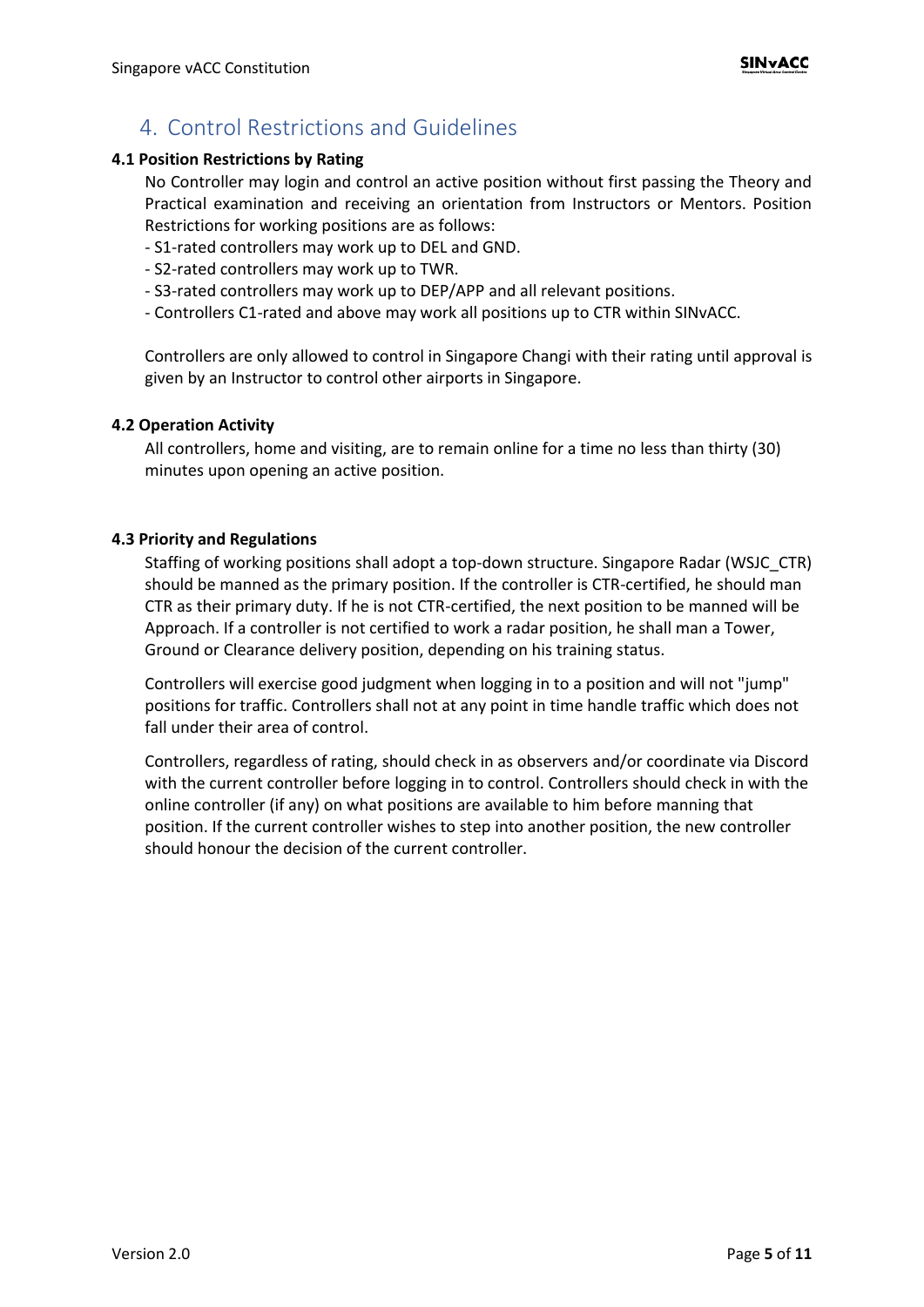#### <span id="page-5-0"></span>**4.3 Booking a position**

Controllers may book a position to control in the VATSEA HQ System. Booking conditions are stated below:

- Bookings shall only be considered valid from the HQ system.
- There shall only be a maximum of 1 booking per calendar day per controller to allow others to use the facility.
- Book main sectors only even if you are on solo. e.g. WSSS\_1\_TWR, WSJC\_CTR
- If no one booked a slot at that specific time when you wish to control on an ad-hoc basis, then the controller may go online without booking.
- Controllers who book their ATC slot will have priority over ad-hoc controllers who will be required to move to a lower facility should they wish to continue unless the controller who reserved the slot gives written proof that they wish to release the slot.
- Bookings shall be made at least 3 hours in advance.
- Changes to bookings are not allowed. Should there be an amendment, controllers shall cancel their booking and re-book with all the terms listed.
- Controllers who do not log in within five (5) minutes of their booked slot shall have their booking cancelled.
- Controllers who will be late for their slot shall inform the SINvACC Discord Server at least thirty (30) minutes prior to the booking. They must log on within ten (10) minutes after their booked time. Another controller may take over the booked position until the original controller has logged on to VATSIM.
- Controllers who booked a slot and loses connection to the network will be allowed to have their booked position taken over by another controller. Should the controller return within ten (10) minutes after disconnecting, they can take back their previous position.
- Note that ATC training with a mentor/instructor or CPT will supersede any booking and it can be done on the SINvACC Discord Channel. There may be last-minute bookings by mentors and instructors.
- Event bookings will still be made through the event ATC booking system.

#### <span id="page-5-1"></span>**4.4 Closing a Position**

Active controllers shall provide at least a five-minute notice before logging off, both on the frequency and on ATC chat. The controller stepping down should also notify all neighbouring controllers through the use of the ".break" function. This is to provide pilots with adequate time and information that ATC services are about to cease. This policy does not apply if another relief controller is about to log into the same position. Controllers shall brief the relieving controller on each aircraft and its status before closing.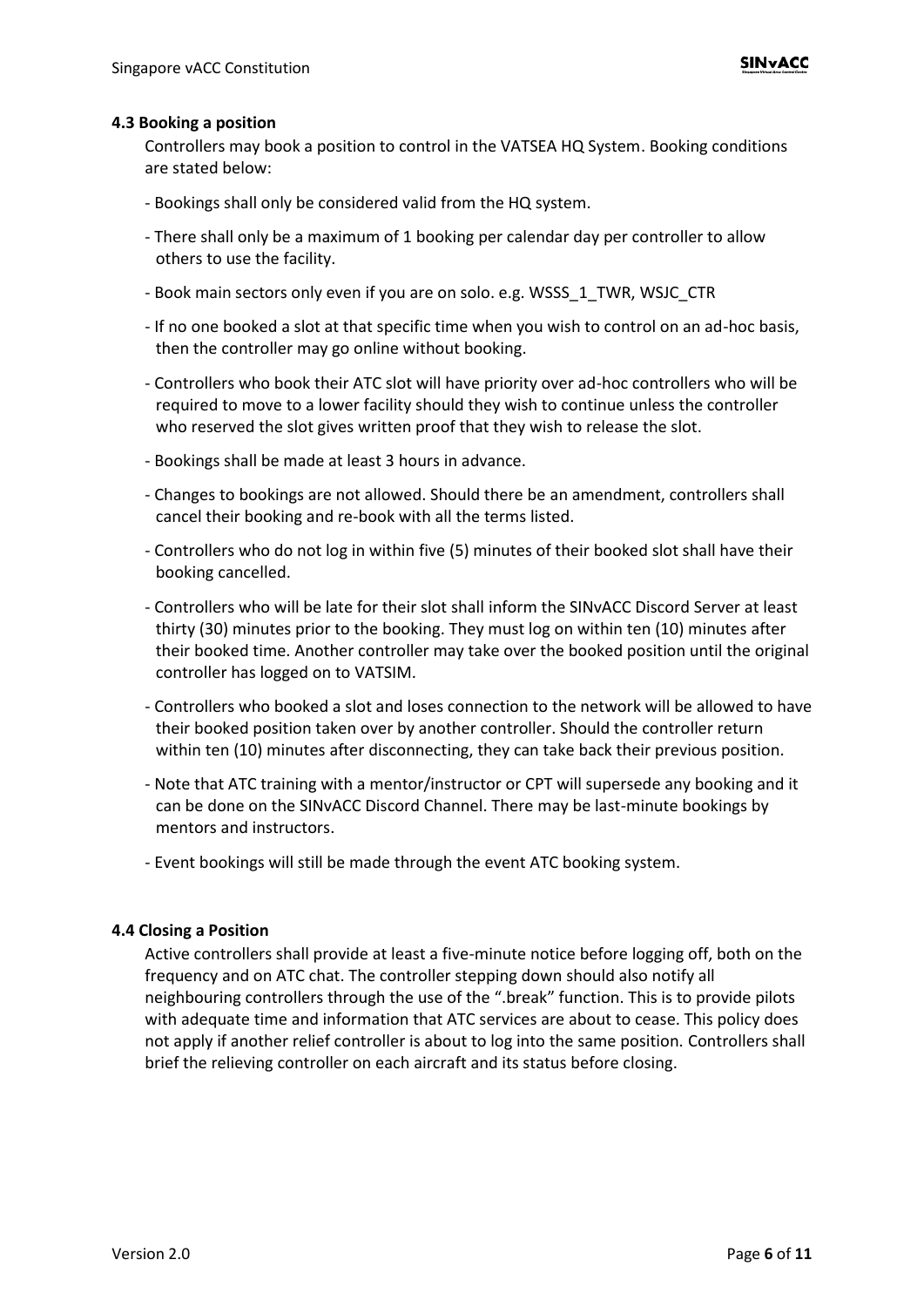# <span id="page-6-0"></span>5. Training

#### <span id="page-6-2"></span><span id="page-6-1"></span>**5.1. Training Personnel**

#### **5.1.1 Training Mentor**

Mentors will be appointed by the SINvACC Training Director (ACCSGP3). Mentors shall have a minimum of one student and a maximum of five. Mentors are to update ACCSGP3 on the progress of their students.

Mentors are not allowed to mentor students while on a solo position. They must use the highest rating-approved position available to them.

#### <span id="page-6-3"></span>**5.1.2. Instructors**

Instructors are appointed by VATSEA and holds the Instructor 1 (I1) or Instructor 3 (I3) rating.

#### <span id="page-6-4"></span>**5.1.3. Examiners**

All Instructors are approved examiners by rating. Examiners for Singapore vACC must be approved by VATSEA and be compliant to section 4 of the *VATSEA Division Rating Requirements Policy*. Approved Examiners will be listed on the VATSEA website.

#### <span id="page-6-6"></span><span id="page-6-5"></span>**5.2. Training Regulations**

#### **5.2.1. Training Terms and Conditions**

- should commit at least 2 hours per training session.
- should stick to the agreed training date and time.
- must inform their mentor/instructor at least 5 minutes prior to their training session should they be late.
- must inform their mentor/instructor at least 12 hours in advance should they wish to postpone their training session.
- must complete their rating training before a request to transfer to another vACC/Division.
- are responsible to arrange for training sessions.
- will be suspended from training for 6 months should they miss more than 2 training sessions without a valid reason.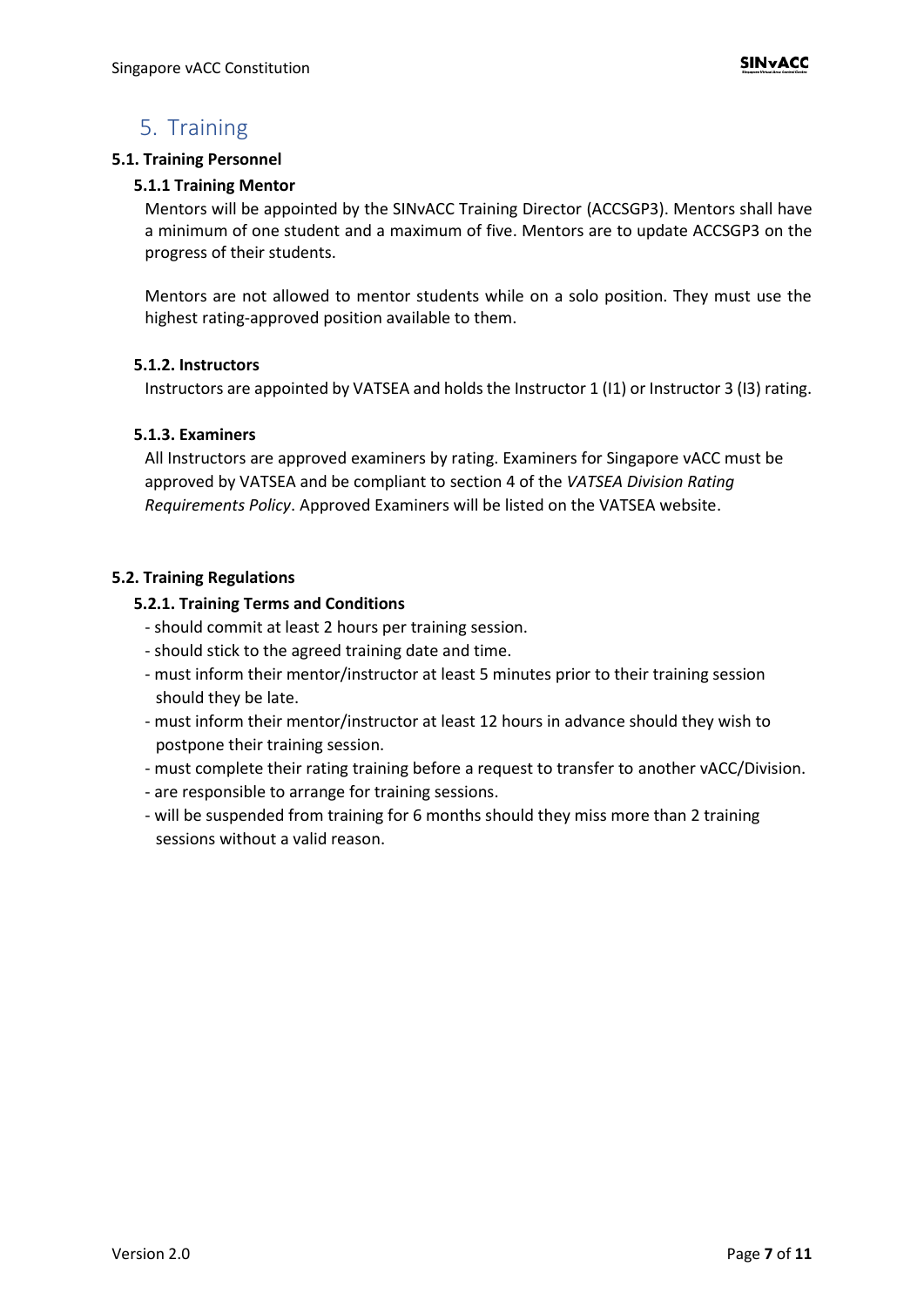### <span id="page-7-0"></span>6. Callsigns

#### <span id="page-7-1"></span>**6.1. Controller Initials**

Resident SINvACC members will be issued with unique two-character controller initials. When not on active duty, SINvACC members observing should log in with their issued initials in the format SIN\_(initials)\_OBS, e.g. *SIN\_EL\_OBS*.

#### <span id="page-7-2"></span>**6.2. Staff Callsigns**

SINvACC staff (appointed by the SINvACC Director and Deputy Director) not on active controlling duty should log in with their staff callsign, e.g. ACCSGP6.

#### <span id="page-7-3"></span>**6.3. Instructor Callsigns**

While performing active Instructor duties on a working position, Instructors should assume the callsign for the working position with "\_I\_" as an identifier, e.g. WSSS\_I\_APP.

#### <span id="page-7-4"></span>**6.4. Training Mentor Callsigns**

SINvACC Training Mentors (appointed by the SINvACC Training Department) should assume the callsign for the working position with " $_M$ " as an identifier, e.g. WSSS  $_M$  TWR, while performing active mentoring duties on a working position.

#### <span id="page-7-5"></span>**6.4. Solo Callsigns**

SINvACC students with a solo validation are not required to use "\_S\_" as an identifier, e.g. WSSS S TWR, while on the solo-rated working position.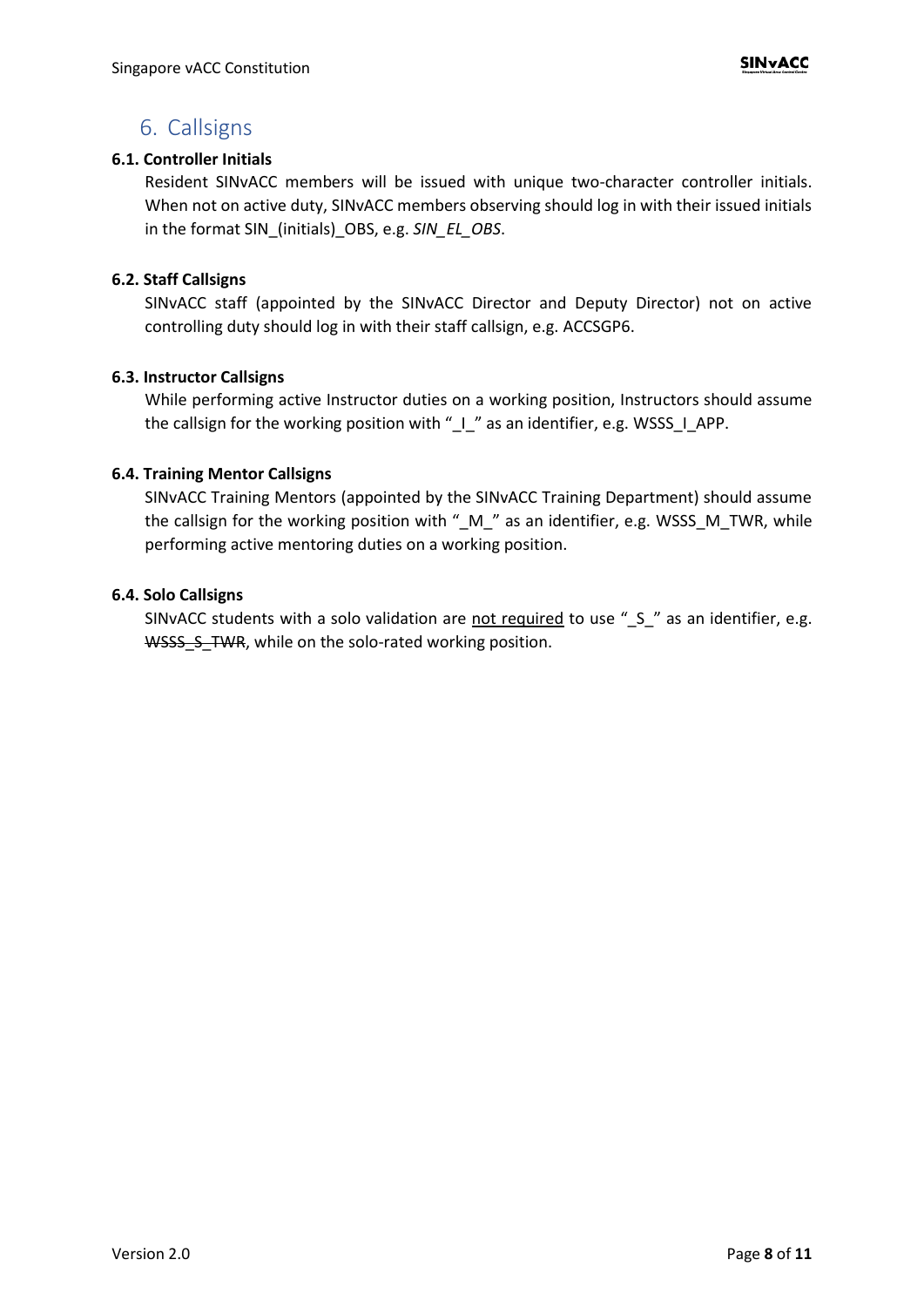# <span id="page-8-0"></span>7. Activity Policy

#### <span id="page-8-1"></span>**7.1 Activity Requirements**

Resident controllers are required to control a minimum of five (5) hours per quarter (3 months).

Visiting controllers are required to control a minimum of three (3) hours per quarter (3 months).

Members who are inactive after each quarter (3 months) upon assignment or transfer to SINvACC shall be placed on the Inactive Controllers roster. These members are required to inform the SINvACC Director, Deputy Director or Training Director should they wish to be placed on the active controller list.

SINvACC members who are inactive for over 2 quarters (6 months) will be removed from the roster and their membership with SINvACC will be terminated without notice.

Members who cannot be contacted at their email address recorded in VATSIM's database shall be dropped from SINvACC roster after a period of inactivity as prescribed above.

#### <span id="page-8-2"></span>**7.2 Leave of Absence**

Members who have notified the SINvACC Director (ACCSGP1) or Deputy Director (ACCSGP2) or Training Director (ACCSGP3) applying for a Leave of Absence may be exempted from the above regulations during the period of the applied leave under the approval of the abovementioned staff.

The member must contact the Director at the end of the leave period if the leave of absence needs to be extended.

Members who were away for a period of 6 months or more are required to undergo a familiarisation with an approved mentor or instructor before returning to active service.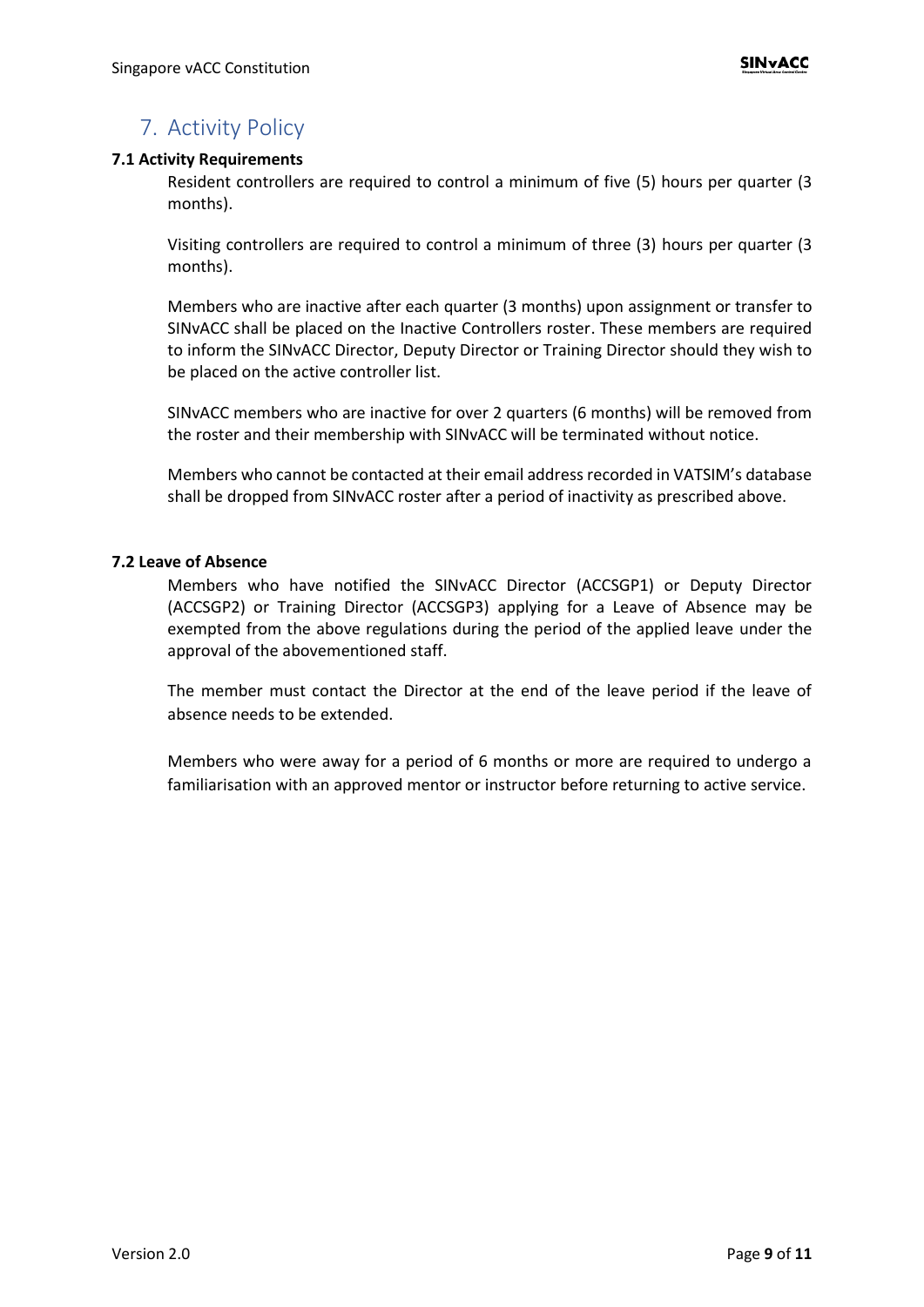# <span id="page-9-0"></span>8. Transfer and Visiting Controller Policy

#### <span id="page-9-1"></span>**8.1 Transfer policy**

Controllers wishing to transfer in or out of SINvACC shall make proper notification to the Director. The request for transfer should include a brief reason for transfer, current vACC (for incoming controllers) or intended vACC for transfer (for outgoing SINvACC members).

The SINvACC Director (ACCSGP1) or SINvACC Deputy Director (VATSEA2) has not more than seven (7) days to deliberate the request for transfer.

If ACCSGP1/2 decides that the transfer request be approved, he will process the transfer and update the SINvACC roster appropriately.

Transfers to SINvACC can be denied for any one or more of the following reasons:

- a) The member has an unsatisfactory disciplinary record with their current vACC.
- b) The member was a former member of SINvACC dismissed or transferred out for disciplinary reasons.
- c) The member was a former member of SINvACC dismissed or transferred out for reasons related to inactivity.
- d) The member has shown a disrespectful attitude towards other controllers.
- e) The member has shown disrespect for or non-compliance of the SINvACC policies and procedures.

VATSIM Transfer and Visiting Controller's Policy prescribed on the VATSIM website are also binding in addition to the local requirements as prescribed above.